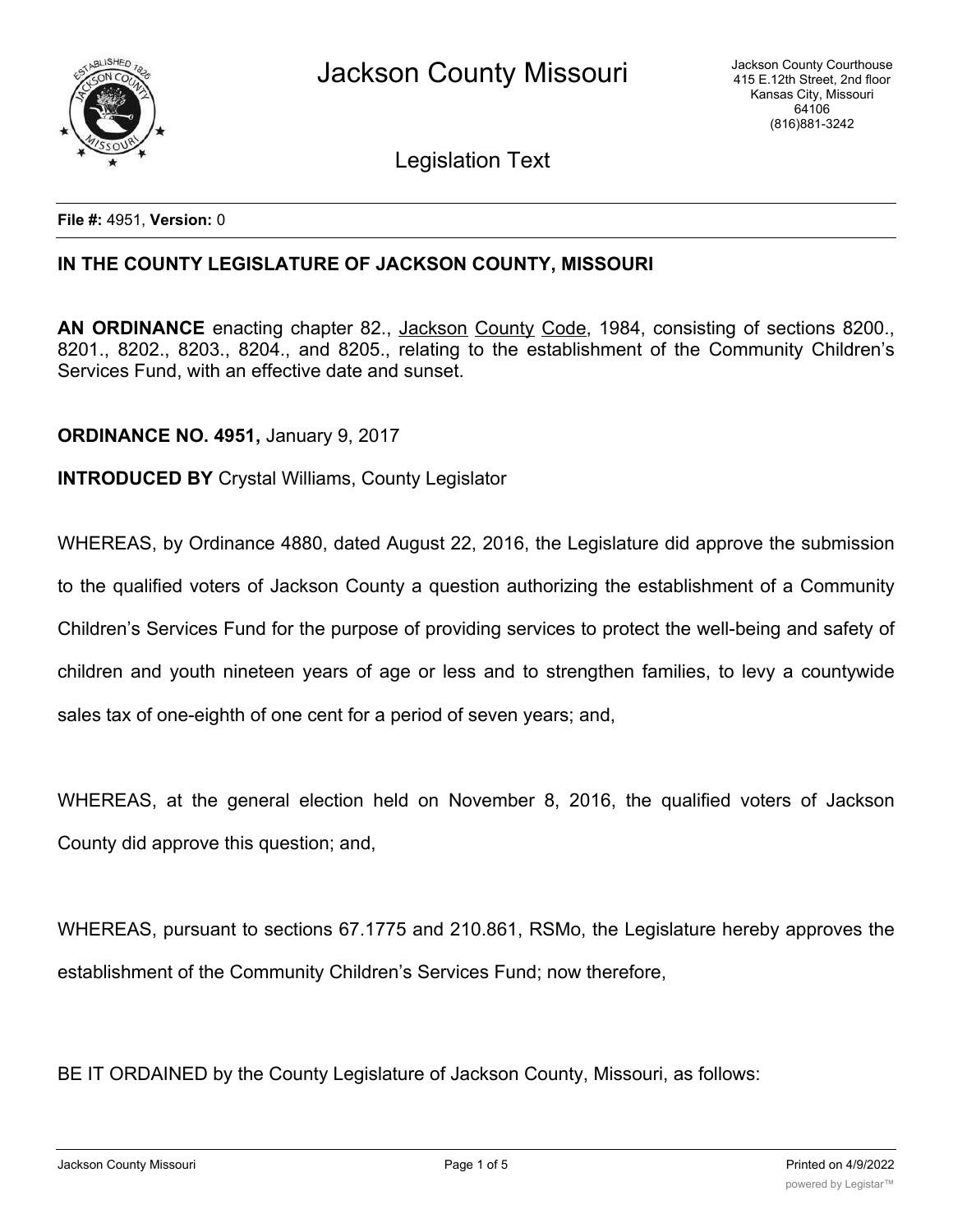Section A. Enacting Clause. Chapter 82., Jackson County Code, 1984, consisting of sections 8200., 8201., 8202., 8203., 8204., and 8205., is hereby enacted, to read as follows:

### CHAPTER 82

### COMMUNITY CHILDREN'S SERVICES FUND

#### 8200. Tax Imposed.

Pursuant to the provision of section 67.1775, RSMo, there is imposed in Jackson County a countywide sales tax at the rate of one-eighth of one percent for the purpose of providing services to protect the well-being and safety of children and youth nineteen years of age or less and to strengthen families.

#### 8201. Community Children's Services Fund, Established.

The Jackson County Community Children's Services Fund is established as authorized by section 67.1775 and 210.861, RSMo.

# 8202. Board of Directors, Established.

The Community Children's Services Fund shall be administered and managed by a Board of Directors.

#### 8203. Board of Directors, Governing Provisions.

The Board of Directors shall consist of nine members, appointed by the County Executive pursuant to article III, section 6.1 of the Jackson County Charter. The following governing provisions shall apply to the Board of Directors: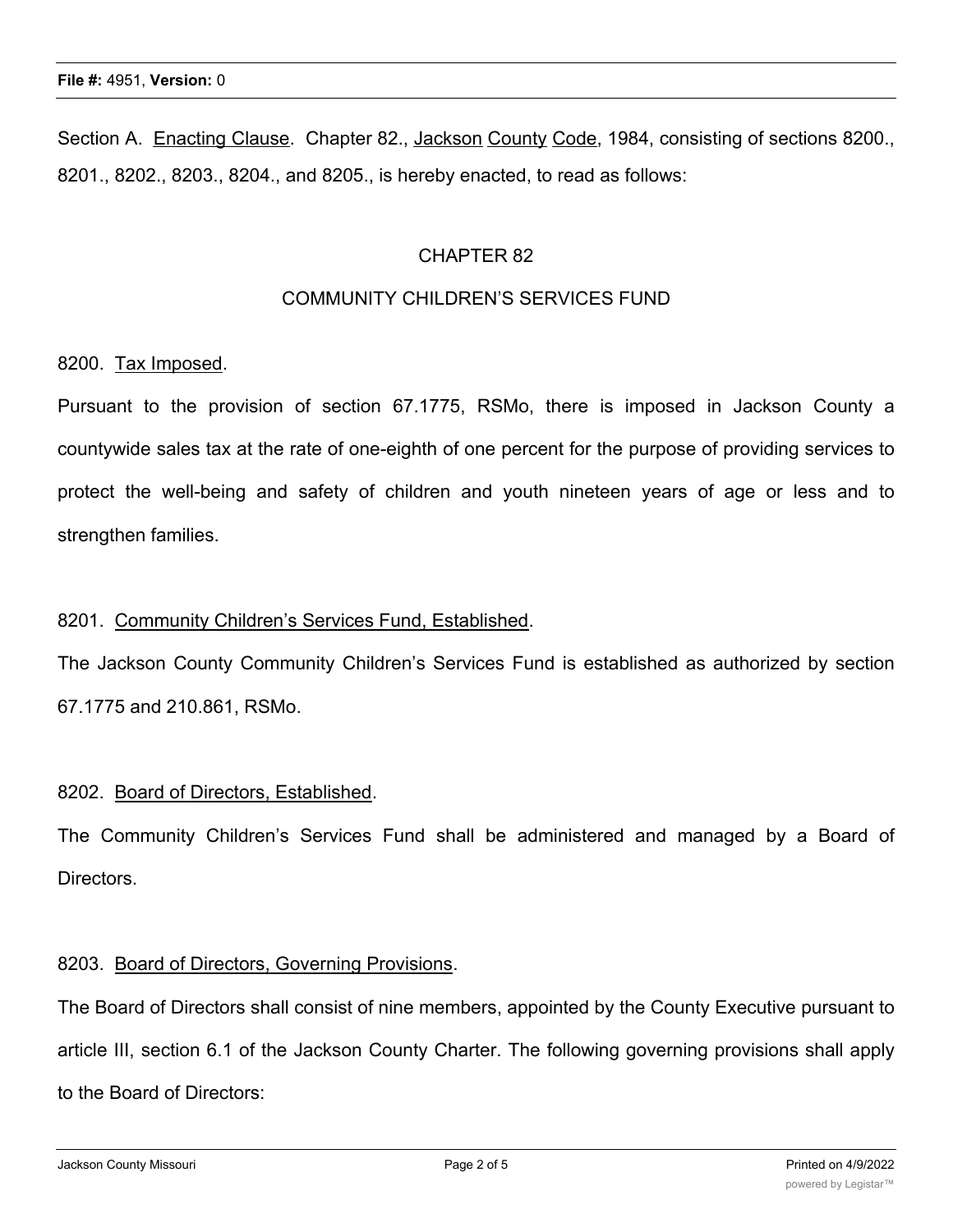### 8203.1 Residency.

All members of the Board of Directors shall be residents of Jackson County, with at least one member residing in each of the six County Legislative districts.

# 8203.2 Membership Restrictions.

No member of the Board of Directors shall serve on the County Legislature or have any financial interest in or be employed by any agency which is a recipient of any proceeds of the Community Children's Services Fund.

# 8203.3 Terms.

Each member of the Board of Directors shall serve a term of three years except that of the initial appointees to the Board, three members shall serve initial terms of one year, and three members shall serve initial terms of two years. All Board members may be reappointed.

#### 8203.4 Officers.

The Board of Directors shall elect a chairman, vice chairman, treasurer, and such other officers as the Board deems necessary.

#### a. Treasurer's Bond.

The Treasurer of the Board of Directors shall furnish a surety bond or comparable insurance coverage as required by section 210.861.2, RSMo, with the cost of such bond or insurance to be paid by the Board from the Community Children's Services Fund.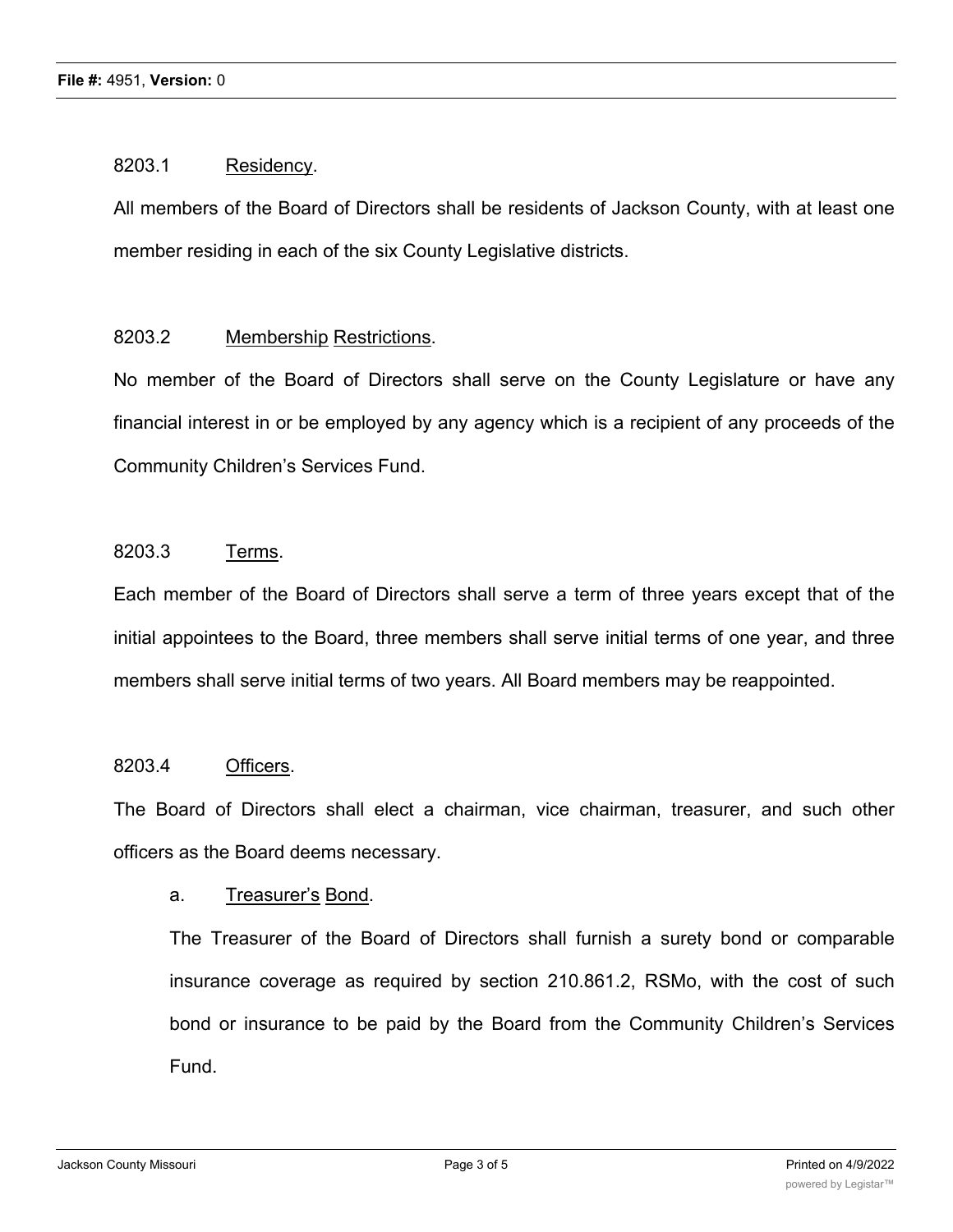### 8203.5 Compensation.

Members of the Board of Directors shall not receive compensation for their services, but may be reimbursed for their actual and necessary expenses.

# 8204. Board of Directors, Powers, Duties, and Responsibilities.

The Board of Directors shall have all powers, duties, and responsibilities as are conferred by sections

67.1775 and 210.861, RSMo.

# 8205. Effective Date and Sunset.

The tax imposed by this chapter shall be collected beginning April 1, 2017. Collections shall cease

March 31, 2024, unless the renewal of the tax is authorized by the voters of Jackson County prior to

that date.

..Enacted and Approved Effective Date: This ordinance shall be effective immediately upon its signature by the County Executive.

# APPROVED AS TO FORM:

**Chief Deputy County Counselor** County Counselor

I hereby certify that the attached ordinance, Ordinance No. 4951 introduced on January 9, 2017, was duly passed on January 17, 2017 by the Jackson County Legislature. The votes thereon were as follows:

| Yeas |  | Nays |  |
|------|--|------|--|
|------|--|------|--|

Abstaining 0 Absent 0

 $\overline{\phantom{a}}$  , and the contribution of the contribution of the contribution of the contribution of the contribution of the contribution of the contribution of the contribution of the contribution of the contribution of the